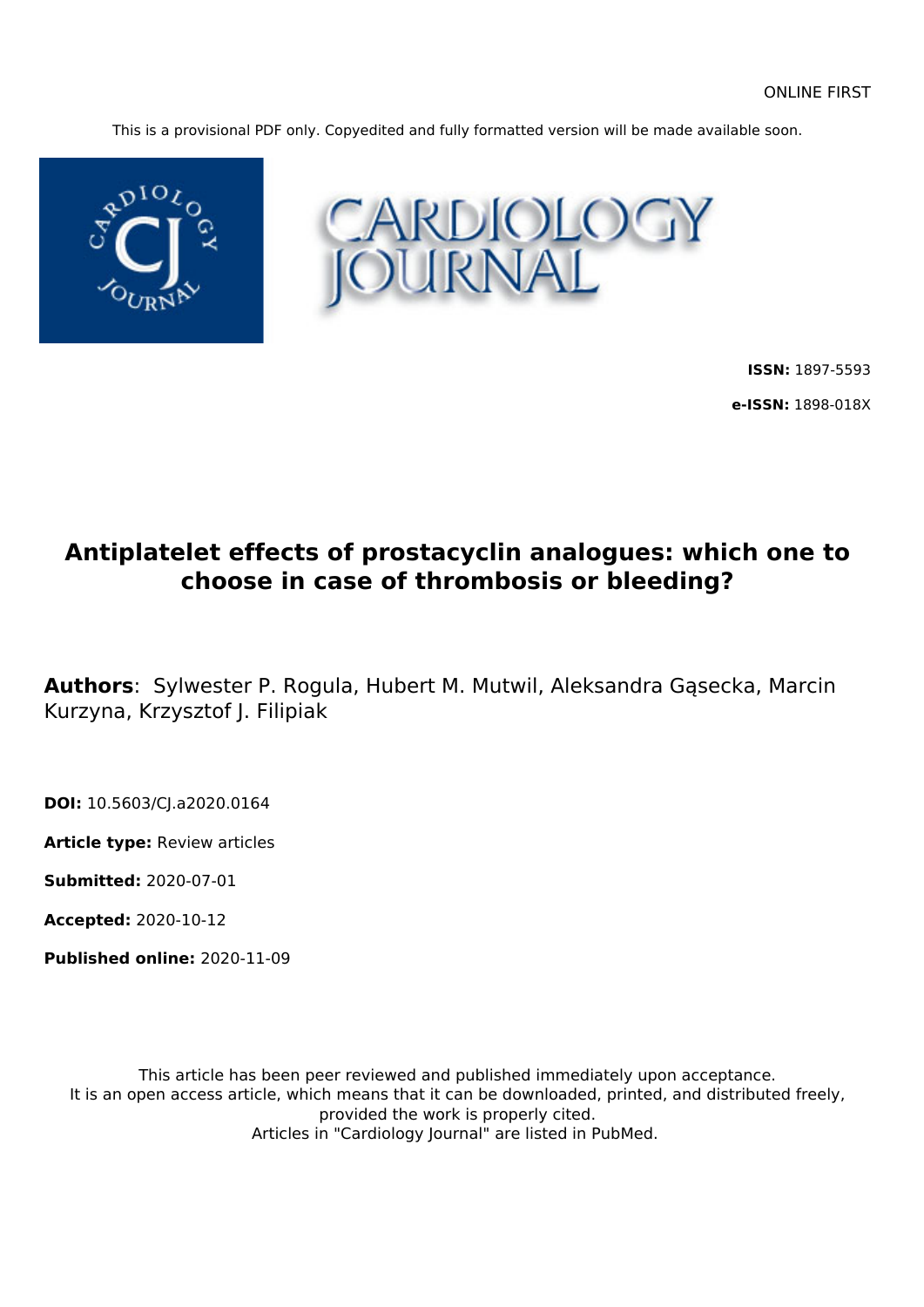## **Antiplatelet effects of prostacyclin analogues: which one to choose in case of thrombosis or bleeding?**

Running title: Antiplatelet effects of prostacyclin analogues

Sylwester P. Rogula<sup>1\*</sup>, Hubert M. Mutwil<sup>1\*</sup>, Aleksandra Gąsecka<sup>1</sup>, Marcin Kurzyna<sup>2</sup>, Krzysztof J. Filipiak<sup>1</sup>

<sup>1</sup>1<sup>st</sup> Chair and Department of Cardiology, Medical University of Warsaw, Poland <sup>2</sup>Department of Pulmonary Circulation, Thromboembolic Diseases and Cardiology, Center of Postgraduate Education Medical, European Health Center Otwock, Poland

Address for correspondence: Dr. Aleksandra Gąsecka, 1<sup>st</sup> Chair and Department of Cardiology, Medical University of Warsaw, ul. Banacha 1a, 02-097 Warszawa, Poland, tel: +48 518 343 599, e-mail: [aleksandra.gasecka@wum.edu.pl](mailto:aleksandra.gasecka@wum.edu.pl) *\*Sylwester P. Rogula and Hubert M. Mutwil share the first authorship.*

## **Abstract**

Prostacyclin and analogues are successfully used in the treatment of pulmonary arterial hypertension (PAH) due to their vasodilatory effect on pulmonary arteries. Besides vasodilatory effect, prostacyclin analogues inhibit platelets, but their antiplatelet effect is not thoroughly established. The antiplatelet effect of prostacyclin analogues may be beneficial in case of increased risk of thromboembolic events, or undesirable in case of increased risk of bleeding. Since prostacyclin and analogues differ regarding their potency and form of administration, they might also inhibit platelets to a different extent. This review summarizes the recent evidence on the antiplatelet effects of prostacyclin and analogue in the treatment of PAH, this is important to consider when choosing the optimal treatment regimen in tailoring to an individual patients' needs.

**Key words: prostacyclin analogues, pulmonary arterial hypertension, platelets, antiplatelet effect, thrombosis, bleeding**

## **Introduction**

Since 1935 when prostaglandin was isolated for the first time [1], many scientists have focused on a thorough study of arachidonic acid transformation products and their various biological functions. One of the major prostaglandins is prostacyclin (PGI2), which was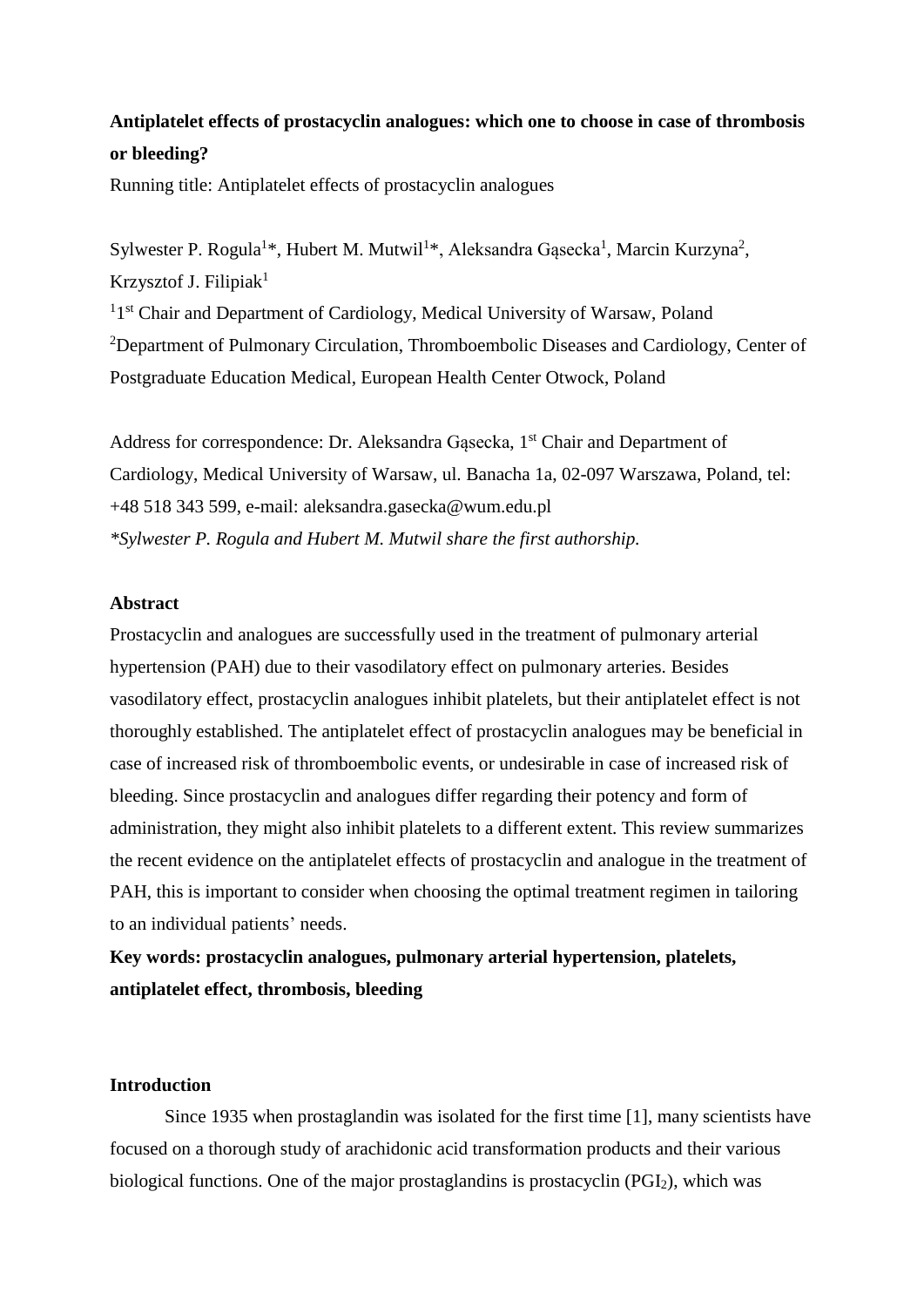discovered by John R. Vane in 1976 [2]. Endogenous PGI<sup>2</sup> binds to prostacyclin receptor (IP) on pulmonary vessels smooth muscle cells and platelets. Activated IP receptor induces production of cyclic adenosine monophosphate (cAMP), which activates protein kinase A (PKA) and results in smooth muscle relaxation, inhibition of platelet aggregation and reduction of cell proliferation [3]. Synthetic PGI<sub>2</sub> analogues have a similar effect on cells as does natural PGI<sub>2</sub>. Nowadays, PGI<sub>2</sub> and its analogues are being used due to their vasodilating, antithrombotic and antiproliferative effects  $[4]$ . The main indication for  $PGI<sub>2</sub>$  and analogues is advanced pulmonary arterial hypertension (PAH) and peripheral vascular disorders [5]. Treprostinil, iloprost and beraprost are the most frequently used prostacyclin analogues [4]. Selexipag is a non-prostanoid IP receptor agonist and a promising new alternative for classic PGI<sub>2</sub> analogues [6].

As PGI<sup>2</sup> analogues vary depending on the way of administration, pharmacokinetics, binding and affinity for IP receptors, they may also inhibit platelets to a different extent [5]. These differences result in various side effects and complications associated with the of PGI<sub>2</sub> analogues and implicate the need to tailor the treatment according to a patient's individual needs. Because the intensity of antiplatelet effect of PGI<sub>2</sub> analogues have not been clarified, choosing the best therapeutic option for individual patients at high risk, or with a history of thrombosis or bleeding remains challenging. This review (i) describes the role of PGI<sup>2</sup> in hemostasis, (ii) summarizes the recent evidence on the antiplatelet effect of PGI<sub>2</sub> analogues in the treatment of PAH, and (iii) provides recommendations regarding the choice of the optimal PGI<sup>2</sup> analogue in case of thrombosis or bleeding.

#### **Role of prostacyclin in hemostasis**

Prostacyclin plays a prominent role in haemostasis, both due to its effect on vascular endothelium, smooth muscle cells and platelets. When a blood vessel wall is damaged, collagen and von Willebrand factor (vWF) are exposed enabling platelets adherence to the subendothelium and granule content release [7]. Thromboxane A2 (TxA2) and adenosine diphosphate (ADP) released from, or produced by activated platelets contribute to platelet aggregation, which temporarily repairs vascular injury. ADP also induces the conformation change of glycoprotein (GP) IIb/IIIa type receptor, allowing binding of fibrinogen to GP IIb/IIIa and cross-linking of the adjacent platelets. The released calcium ions  $(Ca^{2+})$  bind to phospholipids that are exposed on the surface of activated platelets and provide a co-factor for the assembly of coagulation factors, facilitating thrombus formation [8]. The processes of primary hemostasis are counteracted by PGI2, which is a thromboxane receptor antagonist.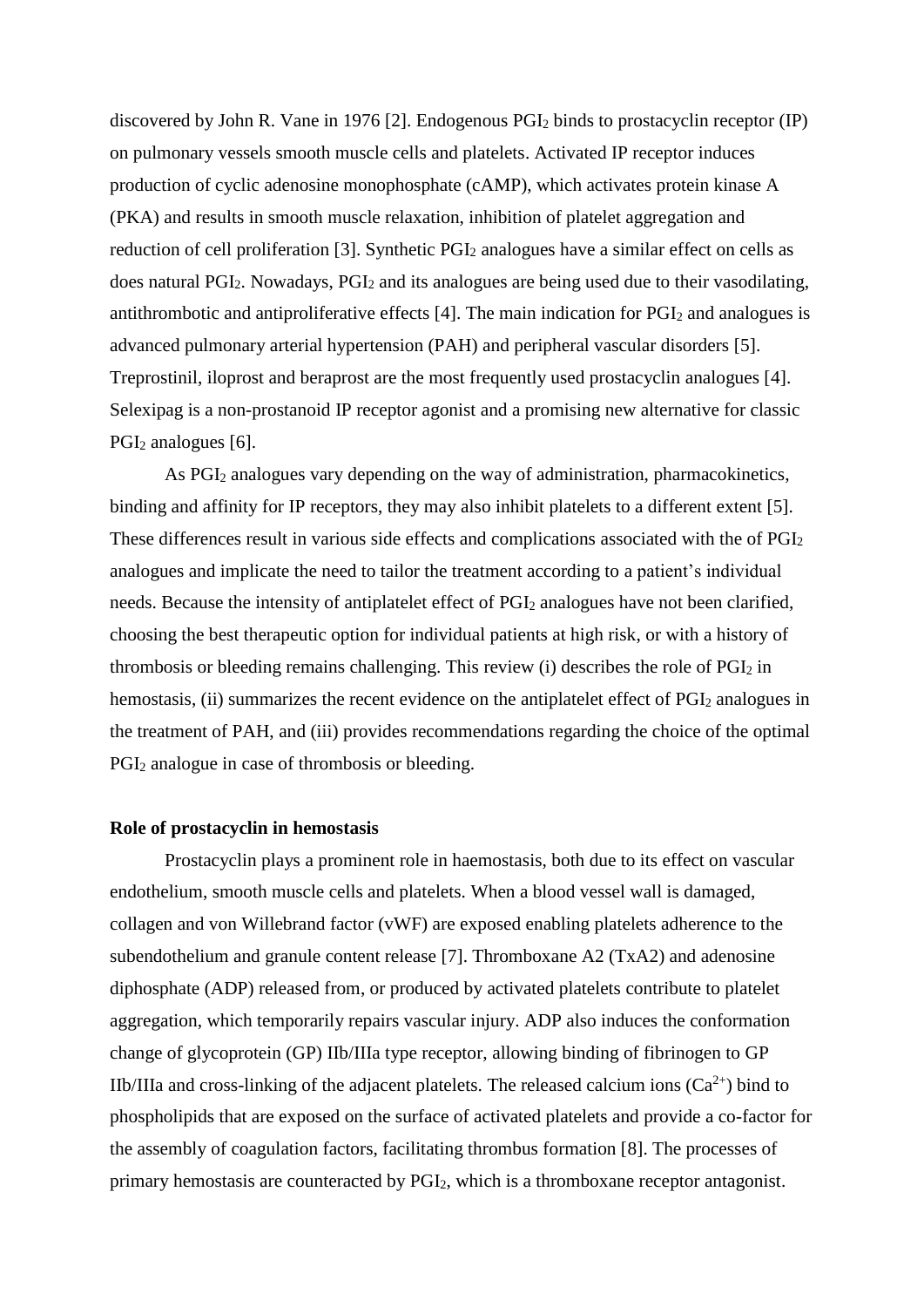The main task of  $PGI<sub>2</sub>$  is to limit the coagulation to the small area where it is needed, and to sustain patency of the blood vessel [9].

Following platelet-rich thrombus formation, further steps include activation of plasma coagulation factors and formation of crosslinked fibrin by two pathways: extrinsic and intrinsic. The extrinsic pathway is activated by the tissue factor (TF) exposed by vessel injury and released from platelets, which is necessary for activation of factor VII. The complex consisting of  $Ca^{2+}$ , TF and factor VII can then activate factor X, which starts the common pathway [10]. In the intrinsic pathway, factor XII is activated by contact with the damaged vascular surface, high molecular weight kininogen and kallikrein. This complex initiates the cascade of activation of factor XI and IX. The next step is the activation of factor X, which starts the common pathway. Finally, factors Xa, Va and  $Ca^{2+}$  form a complex that converts prothrombin to thrombin, which then converts fibrinogen to fibrin to form a fibrin polymer. After that, plasma transglutaminase (factor XIII) stabilises the clot. Although  $PGI<sub>2</sub>$  is not directly involved in clot formation, appropriate platelet aggregation is a prerequisite for clotting. Hence, PGI<sup>2</sup> may affect secondary hemostasis and clot formation as well.

#### **Prostacyclin receptors**

Prostacyclin receptors are seven-transmembrane G protein-coupled receptors, exposed on vascular smooth muscle cells and platelets [11]. The main characteristics of the IP receptors are summarized in Table 1. There are four types of IP receptors on platelets: IP, DP, TP, and EP3. The IP and DP receptors have anti-aggregatory effects, whereas the TP, EP<sup>3</sup> have pro-aggregatory effects [12].

Figure 1 shows the function of IP and DP receptors. The IP receptor works in two ways. First, it activates Gs protein, associated with adenylyl cyclase (AC) to produce cAMP [13], resulting in phosphorylation of the vasodilator-stimulated phosphoprotein (VASP) by protein kinase A. VASP suppresses the activation of the membrane GP IIb/IIIa, thus preventing platelet aggregation [14]. Second, IP activates Gq protein [15]. Activation of Gq protein stimulates phospholipase C to synthesize second messengers which increases the intracellular  $Ca^{2+}$  concentration. Increases  $Ca^{2+}$  reduces the amount of cAMP, which might facilitate platelet aggregation  $[16]$ . However, the Gq-mediated effect of  $PGI<sub>2</sub>$  is less significant, so that the net effect of PGI<sub>2</sub> binding to IP receptor is anti-aggregatory. The DP receptor activates Gs protein only, therefore raising the intracellular cAMP concentration and potentiating platelet inhibition.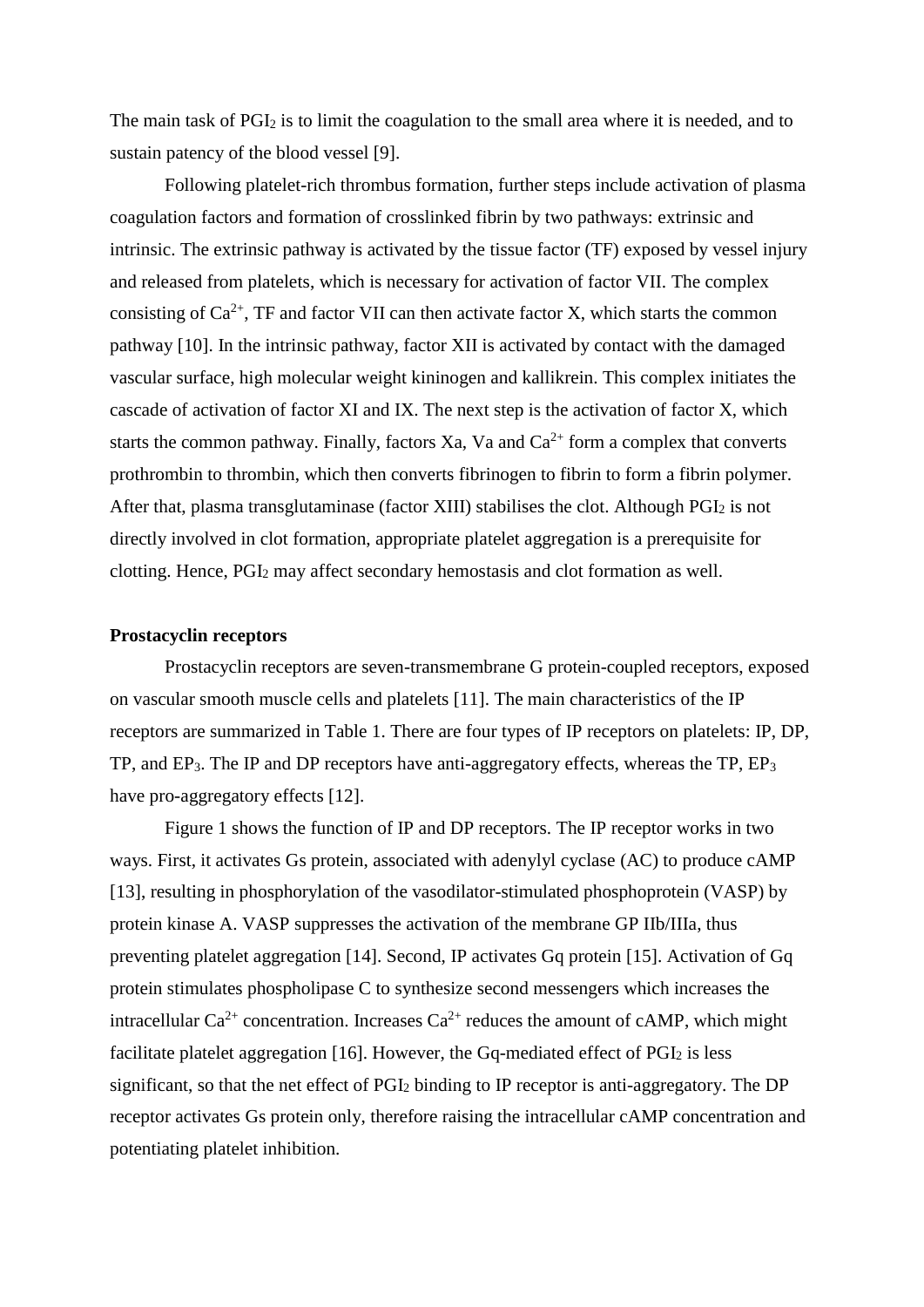TP receptor affects the activity of three G proteins: Gq protein strongly, and both Gi and Gs in a less significant way. Since the effect of TP on Gi and Gs are contradictory, the net effect of this receptor is executed via Gq protein, resulting in reduced cAMP concentration and a pro-aggregatory effect [17, 18]. However, the TP receptor can also form heterodimers with the TP receptor [19]. The IP-TP heterodimer function is similar to the IP receptor (antiaggregatory), since the TP compound is overpowered. The  $EP_3$  receptor activates the same G proteins as TP receptor, but most significantly the Gi protein, resulting in reduced cAMP and platelet aggregation [20].

Due to the fact that the IP receptors have both anti- and pro-aggregatory modes of action, the net clinical effect (thrombosis and bleeding) of PGI<sub>2</sub> and analogues are difficult to predict. Recently, there has been a search for a substance, which would specifically bind to the IP receptor, resulting in the introduction of selexipag [21]. Selexipag has a much higher affinity to platelet-inhibiting receptors (IP and DP), and none to platelet-activating receptors (TP and EP3). However, whether this specificity is associated with a higher bleeding tendency remains to be investigated.

### **Differences in pharmacodynamics and pharmacokinetics of prostacyclin and analogues**

Prostacyclin and analogues are available in parenteral and oral form. Different routes of administration result in differing pharmacokinetics of each drug. PGI<sup>2</sup> and analogues are primarily metabolized by cytochromes P450 in the liver, especially by CYP2C8. Selexipag is the only PGI<sup>2</sup> analogue which has an active metabolite. Short half-life of PGI2 and analogues often requires continuous infusions by external or implantable intravenous infusion pumps. Epoprostenol, iloprost and beraprost bind both to the antiaggregatory IP and DP receptors and to the pro-aggregatory  $EP_3$  [22–24]. Iloprost also binds to the pro-aggregatory TP receptor [22]. Treprostinil binds only to the anti-aggregatory IP and DP receptors [25]. Selexipag is a specific IP receptor agonist [24]. Consequently, the route of administration, metabolism of PGI<sup>2</sup> and analogues and their binding profile may define their side effects, including thrombosis and bleeding. The comparison of pharmacokinetics, pharmacodynamics and side effects of the most commonly used drugs PGI<sup>2</sup> analogue are thoroughly summarized in Table 2.

## **Thrombosis and bleeding during prostacyclin and analogues therapy** *Epoprostenol*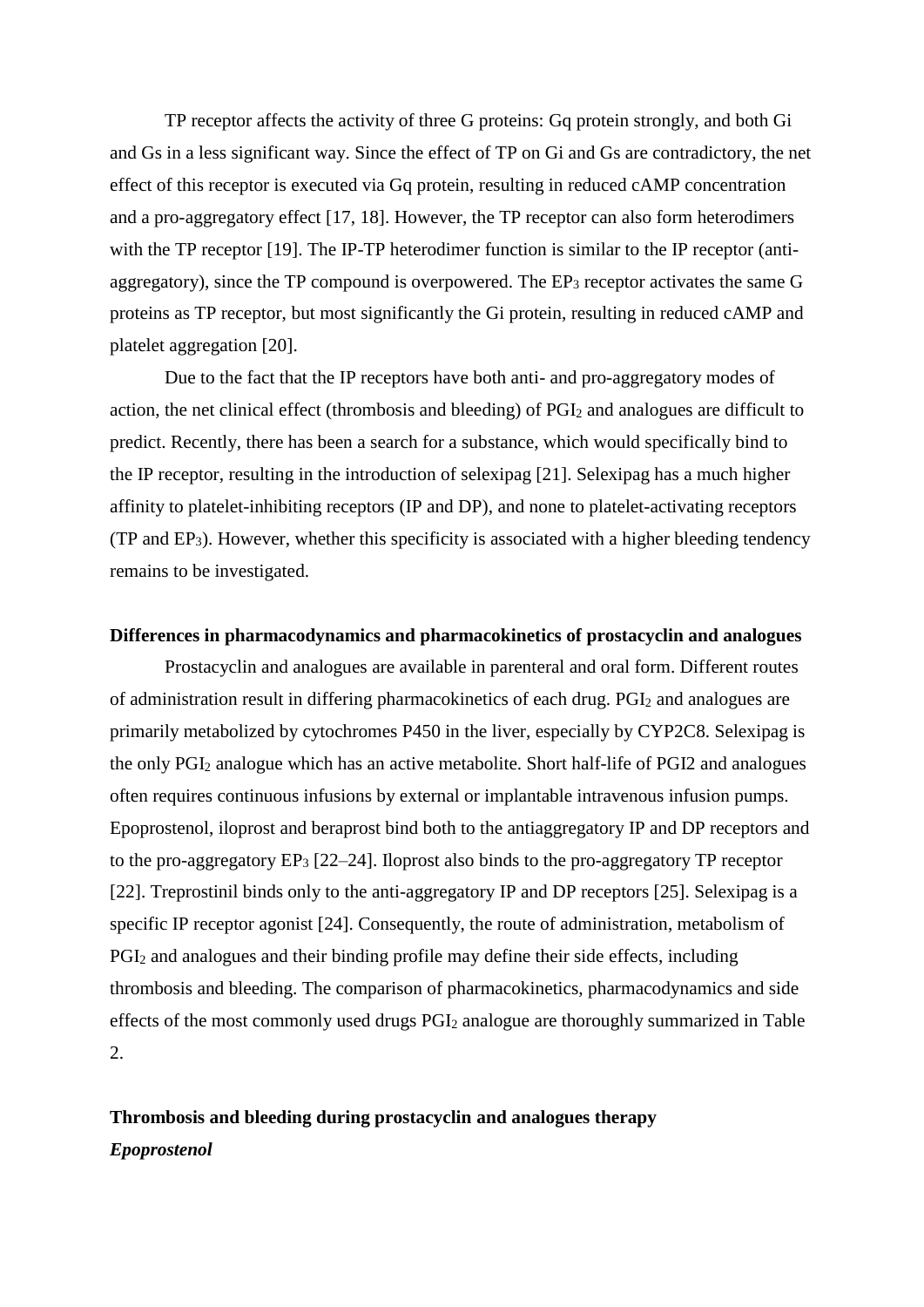Epoprostenol not only inhibits platelet reactivity, but also decreases platelet count [26]. It was reported that epoprostenol induces thrombocytopenia in 35–65% of patients [27, 28]. Hence, bleeding complications may occur during treatment with epoprostenol. For example, among 31 patients with idiopathic PAH (iPAH), who were treated both with epoprostenol and anticoagulants, 11 bleeding episodes occurred (35%), 9 of which were alveolar hemorrhages [29]. However, the concomitant anticoagulation may have biased the results. In a prospective, randomized, multicentre, open-label clinical trial which compared the efficacy of the continuous intravenous infusion of epoprostenol on top of conventional therapy versus conventional therapy alone in 81 patients with severe iPAH (New York Heart Association [NYHA] class III or IV), 4 out of 41 patients treated with epoprostenol (9.8%) experienced bleeding at the catheter site, and 1 experienced a thrombotic event (paradoxical embolism) [30]. However, the rate of bleeding and thrombotic events in the control group were not reported [30]. Herrero et al. [31] described 3 cases of severe PAH in pregnancy, treated with epoprostenol and complicated with thrombocytopenia, caesarean section wound hematoma and postpartum haemorrhage. Louis et al. [32] described 3 cases of nontraumatic subdural hematomas during treatment with PGI<sub>2</sub> and analogues (1 with epoprostenol, 1 with iloprost and 1 with treprostinil). However, all episodes occurred in patients with low platelet count, and all patients received concomitant anticoagulantion, making it impossible to determine the real cause of bleeding events. Altogether, it seems that epoprostenol may increase the risk of bleeding. However, since the hitherto studies were prone to confounding factors such concomitant anticoagulation, lack of control group and small sample size, more research is needed to draw firm conclusions.

## *Treprostinil*

In a prospective study including 860 patients with PAH treated with subcutaneous treprostinil with or without warfarin, the incidence of bleeding was 35% (206/590) in patients on combined therapy, and 42% (112/270) in patients only receiving treprostinil (13 severe, 29 moderate and 70 mild bleeding episodes) [33, 34]. Similarly, in a double-blind, placebocontrolled, multicentre trial comprising 470 patients with PAH, either idiopathic or associated with connective tissue disease or congenital heart disease, 34% patients experienced infusion site bleeding or bruising with treprostinil (79/233), and as much as 44% with a placebo (102/236) during 12 weeks of treatment [35]. The incidence of gastrointestinal (GI) bleeding was only 0.01% (3/233) on treprostinil, and 2 out of 3 patients who experienced GI bleeding had increased international normalized ratio (INR; 3.1 and 4.0). In another study, the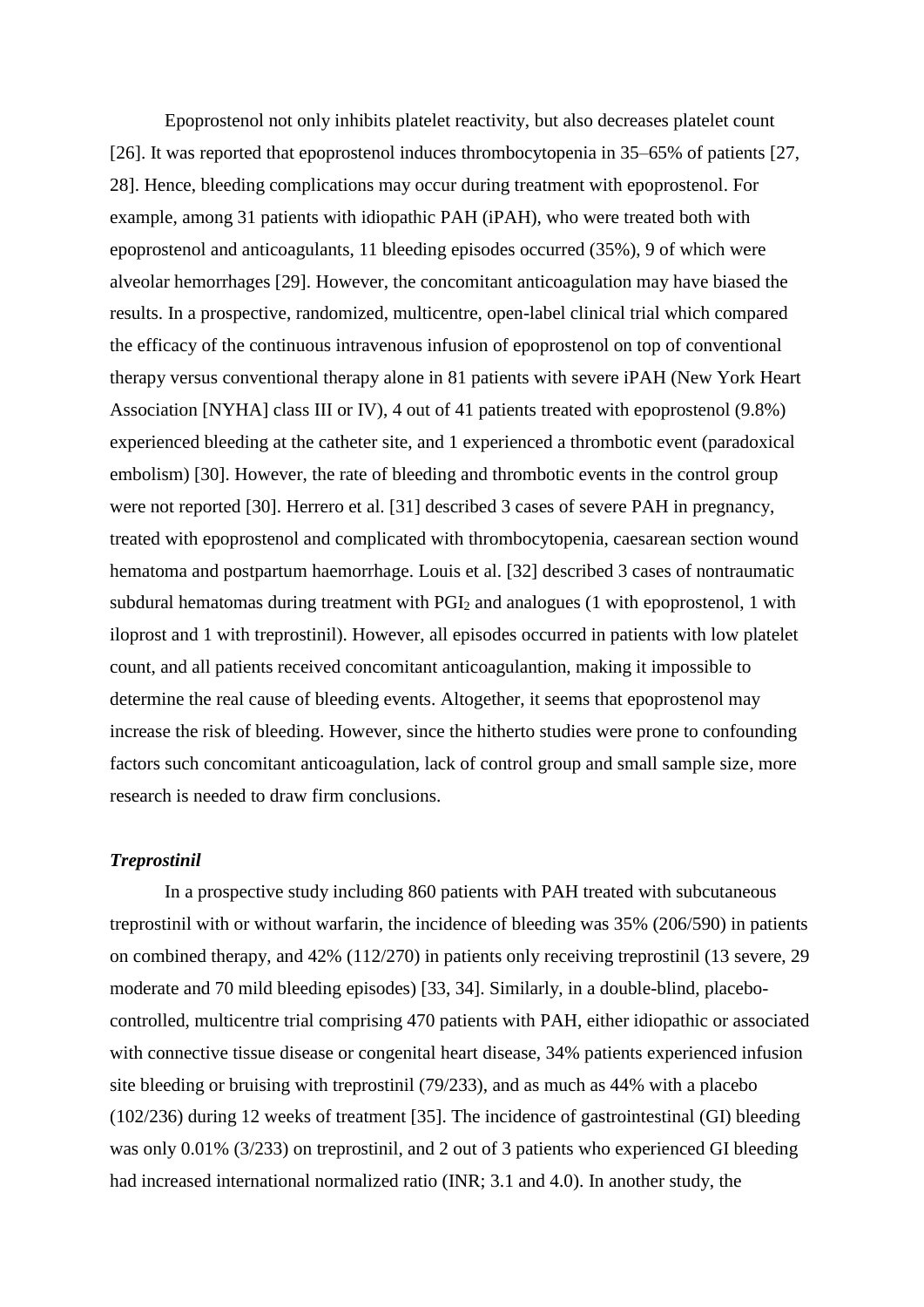estimated incidence of GI bleeding with subcutaneous administration of treprostinil was 1.3% [36]. However, in a case series of 5 infants with PAH associated with chronic lung disease and treated with subcutaneous treprostinil, there were no bleeding or bruising episodes [37]. Altogether, although the treatment with subcutaneous treprostinil seems to be associated with relatively high rate of small and local bleeding, this rate was comparable to the placebo, which implies an effect of the infusion system, but not the drug itself. Recently, a doubleblind, phase 3, randomised controlled trial was conducted, where 105 patients with chronic thromboembolic pulmonary hypertension, classified as non-operable, or with persistent or recurrent pulmonary hypertension after pulmonary endarterectomy, on chronic anticoagulation were divided into high-dose  $(\sim 30 \text{ ng/kg/min}, n = 53)$  and low-dose  $(\sim 3$ ng/kg/min,  $n = 52$ ) of subcutaneously administered treprostinil. There were no severe bleeding adverse events in the low dose group and single episodes of hemoptysis and hematoma in the high-dose group. Noteworthy, 3 (5.8%) episodes of epistaxis were observed in the low-dose group, and only 1 (1.9%) episode in the high-dose group, implying that the bleeding on subcutaneous treprostinil is not dose-related [38].

Besides subcutaneous infusion, which is the preferred administration route of treprostinil, it may also be administered intravenously. In a retrospective, multi-center study involving 12 patients with PAH treated with subcutaneous infusion of treprostinil, with intolerable pain at the infusion site, an intravenous infusion pump was implanted. During the postoperative period, 4 (33%) patients experienced a small hematoma in the implantation site that required a single evacuation by puncture. In one patient, puncturing of the pump area was required 3 times due to a recurrence of the hematoma. However, this patient had concomitant coagulopathy due to splenomegaly associated with liver cirrhosis resulting in thrombocytopenia [39]. However, intravenous infusion might increase the bleeding risk, although no head-to-head comparisons between the routes of treprostinil administration are available.

The efficacy and safety of inhaled treprostinil was evaluated in 9 patients with pulmonary hypertension and concomitant chronic obstructive pulmonary disease [40]. After 16 weeks of treatment, none of the patients experienced a clinically significant bleeding episode, and 1 patient reported blood in sputum [40]. Hence, it seems that treprostinil administered in inhalation may be safer than administered subcutaneously or intravenously, but the heterogeneity and small sample size of the study groups require caution when interpreting the results.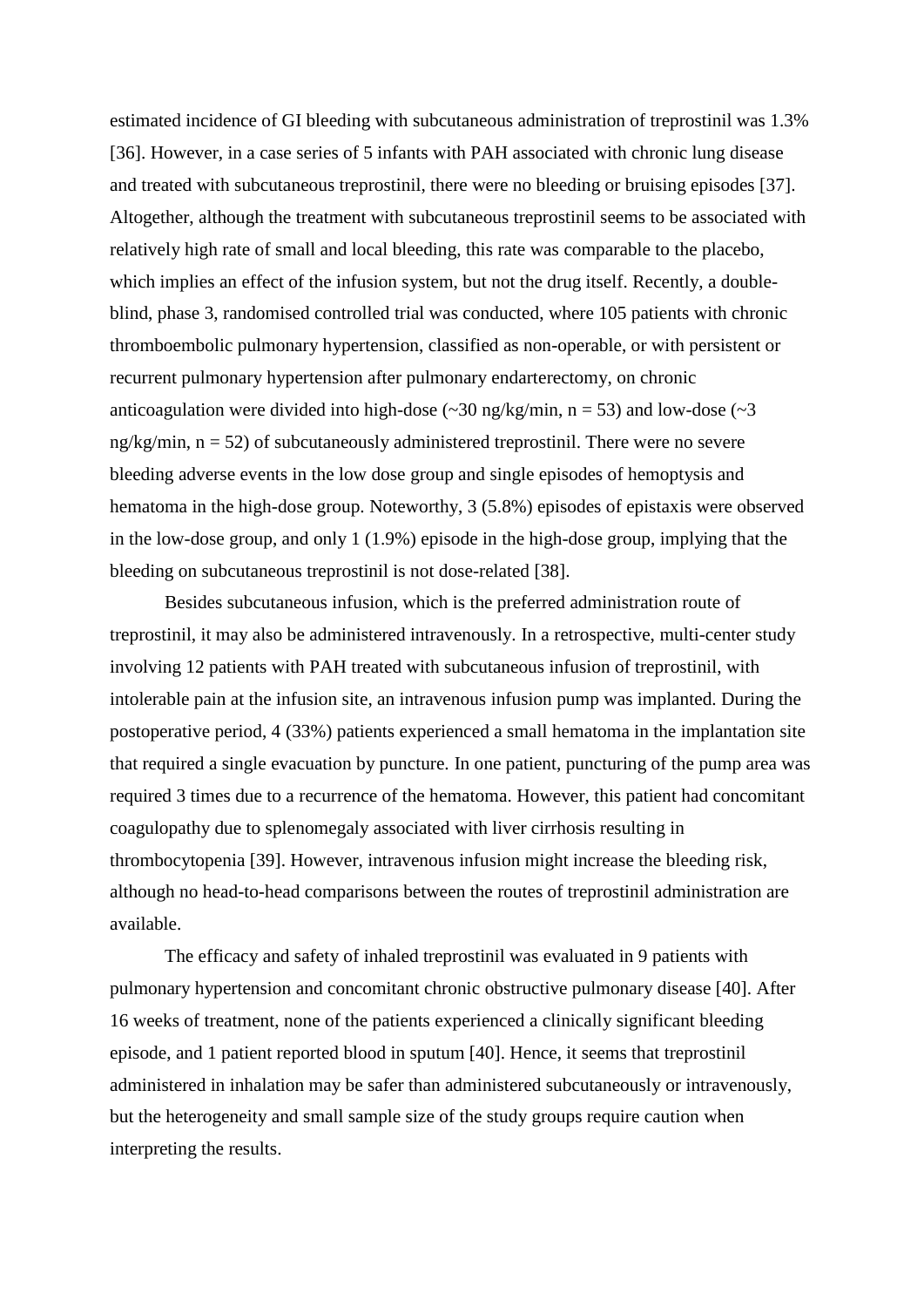#### *Iloprost*

Intravenous iloprost was investigated in a prospective study in 30 patients with systemic sclerosis, leading to only 1 bleeding episode (intracranial hemorrhage) during 3 years follow-up. The same patient had previously suffered a central retinal vein thrombosis [41]. Intravenous iloprost was also evaluated in a randomized, placebo-controlled study in 300 patients as adjuvant to surgery for acute ischemia of lower limbs, with similar incidences of bleeding in patients treated with iloprost and placebo at 3 month follow-up [42]. Inhaled iloprost, in turn, was used to treat PAH due to preterm rupture of foetal membranes in 4 extremely low-birthweight neonates (23–25 weeks gestation, 448–645 gram weight) under spontaneous breathing, supported by nasal continuous positive airway pressure. There was no prolonged bleeding incident noted in any of the patients [43]. Altogether, it seems that both intravenous and inhaled iloprost may be safe, but there is too little data to draw firm conclusions.

#### *Beraprost*

In a prospective clinical trial comprising 308 patients with acute ischemic stroke, patients were divided into an experimental group ( $n = 154$ ) treated with beraprost (40 µg, twice daily) on top of acetylsalicylic acid (100 mg, once daily) and a control group ( $n = 154$ ) treated with acetylsalicylic acid only (100 mg, once daily). Both treatment regimens were administered orally and continued for 6 months after hospital discharge. At 6 months, the coagulation parameters (activated partial thromboplastin time, prothrombin time, INR and fibrinogen) and bleeding rates were comparable between the groups [44]. Similarly, in a prospective clinical study including 55 patients with end-stage renal disease on haemodialysis, beraprost ( $n = 23$ , 120 µg per day) did not increase the rate of bleeding, compared to the standard therapy ( $n = 32$ ) [45]. Altogether, the preliminary data implicate that treatment with beraprost does not increase the rate of bleeding, but this conclusion needs to be confirmed in future studies.

### *Selexipag*

The GRIPHON (PGI<sup>2</sup> Receptor Agonist In Pulmonary Arterial Hypertension) study took place in 181 centres and was the biggest clinical trial in patients with PAH. In this double-blind, randomized, placebo-controlled study, the efficacy and safety of selexipag was investigated in 1156 patients in different stadiums of PAH [21]. Selexipag did not increase the rate of bleeding, including gastrointestinal hemorrhage [46], and did not have a substantial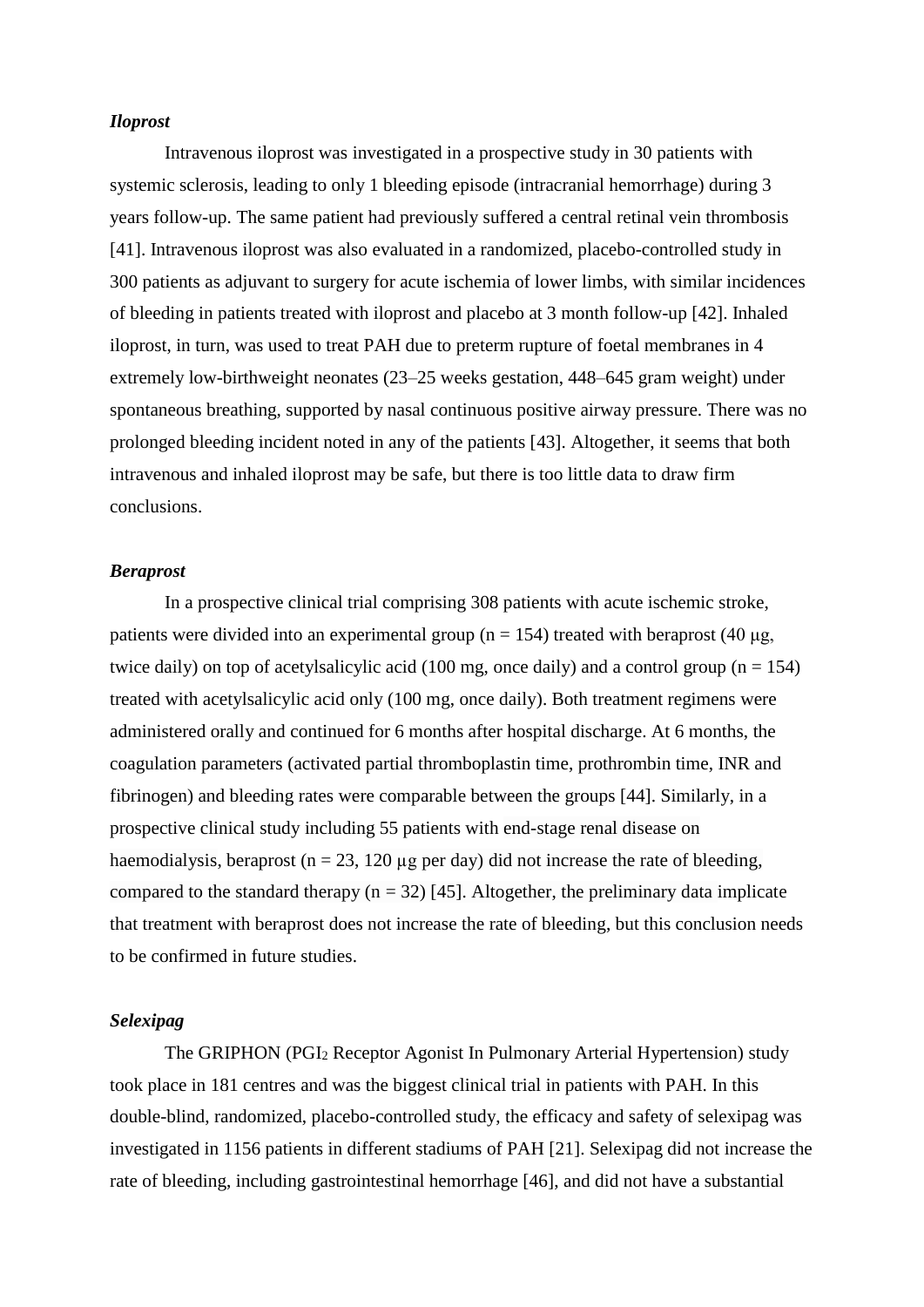effect on platelet aggregation [47]. Based on this study, selexipag seems to be a safe treatment regimen in PAH.

## **Discussion**

Prostaglandin and analogues are widely used in treatment of PAH, but their antiplatelet effect and related bleeding complications are still insufficiently investigated. Experimental data suggests that the IP and DP receptors have antiaggregatory effects, whereas the TP and EP<sup>3</sup> have pro-aggregatory effects by modulating the intracellular concentration of cAMP [23–25, 48, 49]. Consequently, drugs which bind to the IP and DP receptors only (treprostinil, selexipag) are expected to have higher antiplatelet activity than those which bind to IP, DP and EP<sub>3</sub> receptors (epoprostenol, beraprost) and to all receptors (iloprost). However, data from clinical studies do not always comply with experimental insights. For example, it seems that epoprostenol and treprostinil may increase bleeding risk, especially if treprostinil is administered subcutaneously or intravenously [33–35, 39]. In addition, a randomized controlled trial on 105 patients treated with treprostinil administered subcutaneously showed that the frequency of bleeding complications was not dose-related [38]. On the contrary, no increased bleeding tendency was seen with iloprost, beraprost and selexipag. Hence, one could consider avoiding epoprostenol and treprostinil, and rather choose iloprost, beraprost or selexipag in patients with increased bleeding risk, or with a history of bleeding. However, since the hitherto studies were prone to confounding factors such concomitant anticoagulation, lack of control group, small sample size and heterogeneity, the previous results should be interpreted with caution, and more evidence is needed to draw firm conclusions. Especially, large-scale, randomized clinical studies to compare different PGI<sup>2</sup> analogues head-to-head are urgently needed to determine the optimal treatment regimen in patients with increased risk of thrombosis or bleeding, tailored to an individual patients' needs.

#### **Acknowledgements**

Aleksandra Gąsecka acknowledges funding from National Science Center, research program PRELUDIUM (2018/31/N/NZ7/02260).

**Conflict of interest:** None declared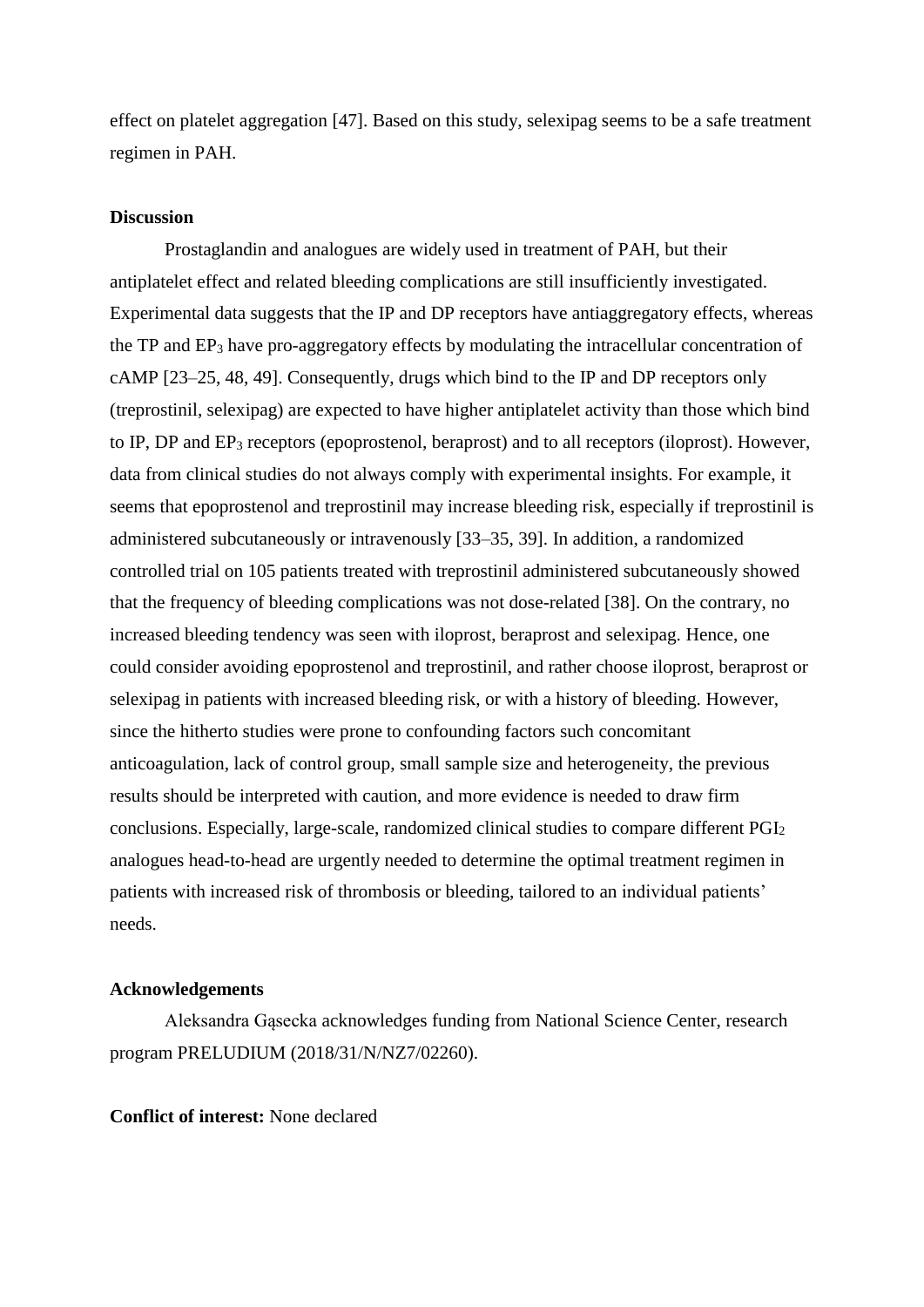## **References**

- 1. Von Euler US. Über die Spezifische Blutdrucksenkende Substanz des Menschlichen Prostata- und Samenblasensekretes. Klin Wochenschr. 1935; 14(33): 1182–1183, doi: [10.1007/bf01778029.](http://dx.doi.org/10.1007/bf01778029)
- 2. The Nobel Prize.<https://www.nobelprize.org/prizes/medicine/1982/press-release/> (Accessed: 7 April 2020).
- 3. Woodward DF, Jones RL, Narumiya S. International Union of Basic and Clinical Pharmacology. LXXXIII: classification of prostanoid receptors, updating 15 years of progress. Pharmacol Rev. 2011; 63(3): 471–538, doi: [10.1124/pr.110.003517,](http://dx.doi.org/10.1124/pr.110.003517) indexed in Pubmed: [21752876.](https://www.ncbi.nlm.nih.gov/pubmed/21752876)
- 4. Mubarak KK. A review of prostaglandin analogs in the management of patients with pulmonary arterial hypertension. Respir Med. 2010; 104(1): 9–21, doi: [10.1016/j.rmed.2009.07.015,](http://dx.doi.org/10.1016/j.rmed.2009.07.015) indexed in Pubmed: [19683911.](https://www.ncbi.nlm.nih.gov/pubmed/19683911)
- 5. Safdar Z. Treatment of pulmonary arterial hypertension: the role of prostacyclin and prostaglandin analogs. Respir Med. 2011; 105(6): 818–827, doi: [10.1016/j.rmed.2010.12.018,](http://dx.doi.org/10.1016/j.rmed.2010.12.018) indexed in Pubmed: [21273054.](https://www.ncbi.nlm.nih.gov/pubmed/21273054)
- 6. Uptravi® Full Prescribing Information. <https://www.uptravi.com/assets/pdf/UPTRAVI-full-prescribing-information.pdf> (Accessed 7 April 2020).
- 7. Heemskerk JWM, Bevers EM, Lindhout T. Platelet activation and blood coagulation. Thromb Haemost. 2002; 88(2): 186–193, indexed in Pubmed: [12195687.](https://www.ncbi.nlm.nih.gov/pubmed/12195687)
- 8. Palta S, Saroa R, Palta A. Overview of the coagulation system. Indian J Anaesth. 2014; 58(5): 515–523, doi: [10.4103/0019-5049.144643,](http://dx.doi.org/10.4103/0019-5049.144643) indexed in Pubmed: [25535411.](https://www.ncbi.nlm.nih.gov/pubmed/25535411)
- 9. Winter WE, Flax SD, Harris NS. Coagulation testing in the core laboratory. Lab Med. 2017; 48(4): 295–313, doi: [10.1093/labmed/lmx050,](http://dx.doi.org/10.1093/labmed/lmx050) indexed in Pubmed: [29126301.](https://www.ncbi.nlm.nih.gov/pubmed/29126301)
- 10. Lasne D, Jude B, Susen S. From normal to pathological hemostasis. Can J Anaesth. 2006; 53(6 Suppl): S2–11, doi: [10.1007/BF03022247,](http://dx.doi.org/10.1007/BF03022247) indexed in Pubmed: [16766787.](https://www.ncbi.nlm.nih.gov/pubmed/16766787)
- 11. Gomberg-Maitland M, Olschewski H. Prostacyclin therapies for the treatment of pulmonary arterial hypertension. Eur Respir J. 2008; 31(4): 891–901, doi: [10.1183/09031936.00097107,](http://dx.doi.org/10.1183/09031936.00097107) indexed in Pubmed: [18378784.](https://www.ncbi.nlm.nih.gov/pubmed/18378784)
- 12. Armstrong RA. Platelet prostanoid receptors. Pharmacol Ther. 1996; 72(3): 171–191, doi: [10.1016/s0163-7258\(96\)00103-9,](http://dx.doi.org/10.1016/s0163-7258(96)00103-9) indexed in Pubmed: [9364574.](https://www.ncbi.nlm.nih.gov/pubmed/9364574)
- 13. Boie Y, Sawyer N, Slipetz DM, et al. Molecular cloning and characterization of the human prostanoid DP receptor. J Biol Chem. 1995; 270(32): 18910–18916, doi: [10.1074/jbc.270.32.18910,](http://dx.doi.org/10.1074/jbc.270.32.18910) indexed in Pubmed: [7642548.](https://www.ncbi.nlm.nih.gov/pubmed/7642548)
- 14. Deep A, Zoha M, Dutta Kukreja P. Prostacyclin as an anticoagulant for continuous renal replacement therapy in children. Blood Purif. 2017; 43(4): 279–289, doi: [10.1159/000452754,](http://dx.doi.org/10.1159/000452754) indexed in Pubmed: [28118627.](https://www.ncbi.nlm.nih.gov/pubmed/28118627)
- 15. Boie Y, Rushmore TH, Darmon-Goodwin A, et al. Cloning and expression of a cDNA for the human prostanoid IP receptor. J Biol Chem. 1994; 269(16): 12173–12178, indexed in Pubmed: [7512962.](https://www.ncbi.nlm.nih.gov/pubmed/7512962)
- 16. Berridge MJ. Inositol trisphosphate and calcium signaling. Nature. 1993; 361(6410): 315–325.
- 17. Hirata M, Hayashi Y, Ushikubi F, et al. Cloning and expression of cDNA for a human thromboxane A2 receptor. Nature. 1991; 349(6310): 617–620, doi: [10.1038/349617a0,](http://dx.doi.org/10.1038/349617a0) indexed in Pubmed: [1825698.](https://www.ncbi.nlm.nih.gov/pubmed/1825698)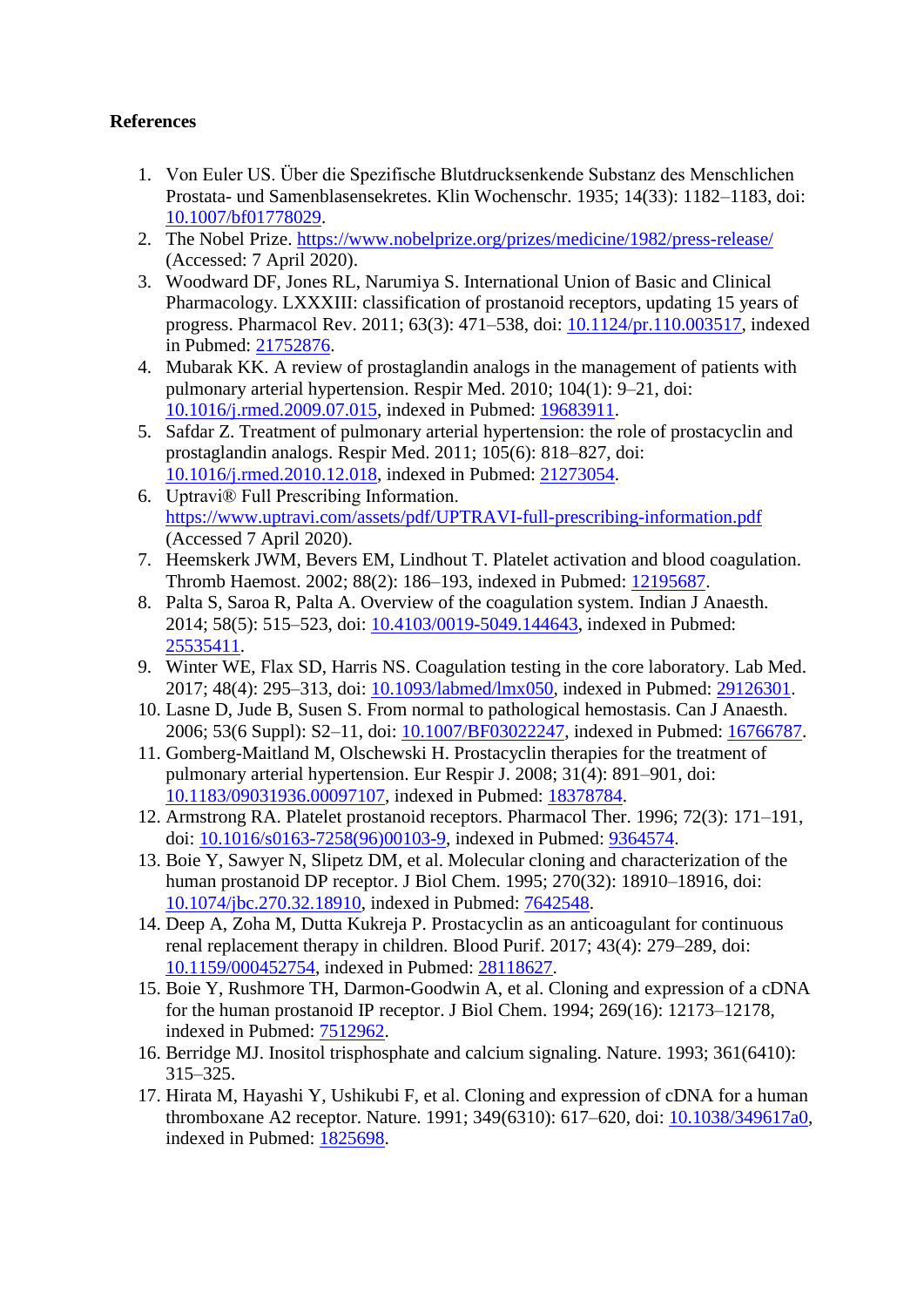- 18. Nagy Z, Smolenski A. Cyclic nucleotide-dependent inhibitory signaling interweaves with activating pathways to determine platelet responses. Res Pract Thromb Haemost. 2018; 2(3): 558–571, doi: [10.1002/rth2.12122,](http://dx.doi.org/10.1002/rth2.12122) indexed in Pubmed: [30046761.](https://www.ncbi.nlm.nih.gov/pubmed/30046761)
- 19. Chakraborty R, Pydi SP, Gleim S, et al. New insights into structural determinants for prostanoid thromboxane A2 receptor- and prostacyclin receptor-G protein coupling. Mol Cell Biol. 2013; 33(2): 184–193, doi: [10.1128/MCB.00725-12,](http://dx.doi.org/10.1128/MCB.00725-12) indexed in Pubmed: [23109431.](https://www.ncbi.nlm.nih.gov/pubmed/23109431)
- 20. Kotani M, Tanaka I, Ogawa Y, et al. Structural organization of the human prostaglandin EP3 receptor subtype gene (PTGER3). Genomics. 1997; 40(3): 425– 434, doi: [10.1006/geno.1996.4585,](http://dx.doi.org/10.1006/geno.1996.4585) indexed in Pubmed: [9073510.](https://www.ncbi.nlm.nih.gov/pubmed/9073510)
- 21. Sitbon O, Channick R, Chin K, et al. Selexipag for the Treatment of Pulmonary Arterial Hypertension. N Engl J Med. 2015; 373(26): 2522–2533, doi: [10.1056/nejmoa1503184.](http://dx.doi.org/10.1056/nejmoa1503184)
- 22. Abramovitz M, Adam M, Boie Y, et al. The utilization of recombinant prostanoid receptors to determine the affinities and selectivities of prostaglandins and related analogs. Biochim Biophys Acta. 2000; 1483(2): 285–293, doi: [10.1016/s1388-](http://dx.doi.org/10.1016/s1388-1981(99)00164-x) [1981\(99\)00164-x,](http://dx.doi.org/10.1016/s1388-1981(99)00164-x) indexed in Pubmed: [10634944.](https://www.ncbi.nlm.nih.gov/pubmed/10634944)
- 23. Kiriyama M, Ushikubi F, Kobayashi T, et al. Ligand binding specificities of the eight types and subtypes of the mouse prostanoid receptors expressed in Chinese hamster ovary cells. Br J Pharmacol. 1997; 122(2): 217–224, doi: [10.1038/sj.bjp.0701367,](http://dx.doi.org/10.1038/sj.bjp.0701367) indexed in Pubmed: [9313928.](https://www.ncbi.nlm.nih.gov/pubmed/9313928)
- 24. Kuwano K, Hashino  $\overline{A}$ , Asaki T, et al. 2-[4-[(5,6-diphenylpyrazin-2yl)(isopropyl)amino]butoxy]-N-(methylsulfonyl)acetamide (NS-304), an orally available and long-acting prostacyclin receptor agonist prodrug. J Pharmacol Exp Ther. 2007; 322(3): 1181–1188, doi: [10.1124/jpet.107.124248,](http://dx.doi.org/10.1124/jpet.107.124248) indexed in Pubmed: [17545310.](https://www.ncbi.nlm.nih.gov/pubmed/17545310)
- 25. Whittle BJ, Silverstein AM, Mottola DM, et al. Binding and activity of the prostacyclin receptor (IP) agonists, treprostinil and iloprost, at human prostanoid receptors: treprostinil is a potent DP1 and EP2 agonist. Biochem Pharmacol. 2012; 84(1): 68–75, doi: [10.1016/j.bcp.2012.03.012,](http://dx.doi.org/10.1016/j.bcp.2012.03.012) indexed in Pubmed: [22480736.](https://www.ncbi.nlm.nih.gov/pubmed/22480736)
- 26. Gomberg-Maitland M, Tapson VF, Benza RL, et al. Transition from intravenous epoprostenol to intravenous treprostinil in pulmonary hypertension. Am J Respir Crit Care Med. 2005; 172(12): 1586–1589, doi: [10.1164/rccm.200505-766OC,](http://dx.doi.org/10.1164/rccm.200505-766OC) indexed in Pubmed: [16151039.](https://www.ncbi.nlm.nih.gov/pubmed/16151039)
- 27. Chin KM, Channick RN, de Lemos JA, et al. Hemodynamics and epoprostenol use are associated with thrombocytopenia in pulmonary arterial hypertension. Chest. 2009; 135(1): 130–136, doi: [10.1378/chest.08-1323,](http://dx.doi.org/10.1378/chest.08-1323) indexed in Pubmed: [18719056.](https://www.ncbi.nlm.nih.gov/pubmed/18719056)
- 28. Hargett C, Ahearn G, Krichman A, et al. Thrombocytopenia associated with chronic intravenous epoprostenol therapy. Chest. 2004; 126(4), doi: [10.1378/chest.126.4\\_meetingabstracts.760s-b.](http://dx.doi.org/10.1378/chest.126.4_meetingabstracts.760s-b)
- 29. Ogawa A, Matsubara H, Fujio H, et al. Risk of alveolar hemorrhage in patients with primary pulmonary hypertension--anticoagulation and epoprostenol therapy. Circ J. 2005; 69(2): 216–220, doi: [10.1253/circj.69.216,](http://dx.doi.org/10.1253/circj.69.216) indexed in Pubmed: [15671616.](https://www.ncbi.nlm.nih.gov/pubmed/15671616)
- 30. Barst RJ, Rubin LJ, Long WA, et al. A comparison of continuous intravenous epoprostenol (prostacyclin) with conventional therapy for primary pulmonary hypertension. N Engl J Med. 1996; 334(5): 296–301, doi: [10.1056/NEJM199602013340504,](http://dx.doi.org/10.1056/NEJM199602013340504) indexed in Pubmed: [8532025.](https://www.ncbi.nlm.nih.gov/pubmed/8532025)
- 31. Herrero T, Martin E, Poch DS, et al. Anti-coagulation complications in pregnancies with severe pulmonary arterial hypertension. J Matern Fetal Neonatal Med. 2018;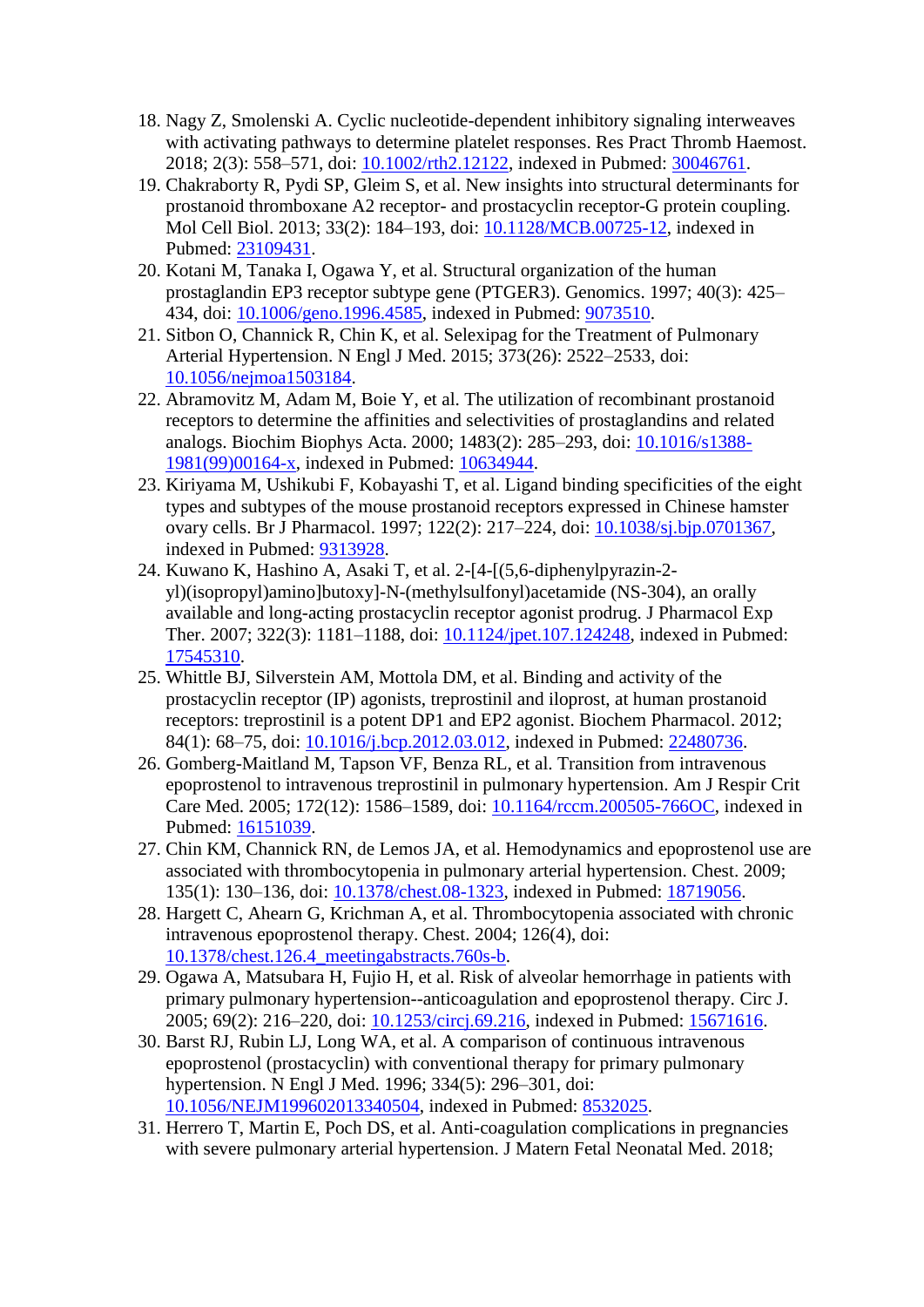31(9): 1209–1213, doi: [10.1080/14767058.2017.1312329,](http://dx.doi.org/10.1080/14767058.2017.1312329) indexed in Pubmed: [28353362.](https://www.ncbi.nlm.nih.gov/pubmed/28353362)

- 32. Louis L, Bair N, Banjac S, et al. Subdural hematomas in pulmonary arterial hypertension patients treated with prostacyclin analogs [corrected]. Pulm Circ. 2012; 2(4): 518–521, doi: [10.4103/2045-8932.105041,](http://dx.doi.org/10.4103/2045-8932.105041) indexed in Pubmed: [23372937.](https://www.ncbi.nlm.nih.gov/pubmed/23372937)
- 33. Ascha M, Zhou X, Rao Y, et al. Impact on survival of warfarin in patients with pulmonary arterial hypertension receiving subcutaneous treprostinil. Cardiovasc Ther. 2017; 35(5), doi: [10.1111/1755-5922.12281,](http://dx.doi.org/10.1111/1755-5922.12281) indexed in Pubmed: [28643420.](https://www.ncbi.nlm.nih.gov/pubmed/28643420)
- 34. Barst RJ, Galie N, Naeije R, et al. Long-term outcome in pulmonary arterial hypertension patients treated with subcutaneous treprostinil. Eur Respir J. 2006; 28(6): 1195–1203, doi: [10.1183/09031936.06.00044406,](http://dx.doi.org/10.1183/09031936.06.00044406) indexed in Pubmed: [16899485.](https://www.ncbi.nlm.nih.gov/pubmed/16899485)
- 35. Simonneau G, Barst RJ, Galie N, et al. Continuous subcutaneous infusion of treprostinil, a prostacyclin analogue, in patients with pulmonary arterial hypertension: a double-blind, randomized, placebo-controlled trial. Am J Respir Crit Care Med. 2002; 165(6): 800–804, doi: [10.1164/ajrccm.165.6.2106079,](http://dx.doi.org/10.1164/ajrccm.165.6.2106079) indexed in Pubmed: [11897647.](https://www.ncbi.nlm.nih.gov/pubmed/11897647)
- 36. Mindus S, Pawlowski J, Nisell M, et al. Intra-abdominal bleeding during treprostinil infusion in a patient with pulmonary arterial hypertension. BMJ Case Rep. 2013; 2013, doi: [10.1136/bcr-2013-008677,](http://dx.doi.org/10.1136/bcr-2013-008677) indexed in Pubmed: [23446048.](https://www.ncbi.nlm.nih.gov/pubmed/23446048)
- 37. Ferdman DJ, Rosenzweig EB, Zuckerman WA, et al. Subcutaneous treprostinil for pulmonary hypertension in chronic lung disease of infancy. Pediatrics. 2014; 134(1): e274–e278, doi: [10.1542/peds.2013-2330,](http://dx.doi.org/10.1542/peds.2013-2330) indexed in Pubmed: [24982101.](https://www.ncbi.nlm.nih.gov/pubmed/24982101)
- 38. Sadushi-Kolici R, Jansa P, Kopec G, et al. Subcutaneous treprostinil for the treatment of severe non-operable chronic thromboembolic pulmonary hypertension (CTREPH): a double-blind, phase 3, randomised controlled trial. Lancet Respir Med. 2019; 7(3): 239–248, doi: [10.1016/S2213-2600\(18\)30367-9,](http://dx.doi.org/10.1016/S2213-2600(18)30367-9) indexed in Pubmed: [30477763.](https://www.ncbi.nlm.nih.gov/pubmed/30477763)
- 39. Kurzyna M, Małaczyńska-Rajpold K, Koteja A, et al. An implantable pump Lenus pro® in the treatment of pulmonary arterial hypertension with intravenous treprostinil. BMC Pulm Med. 2017; 17(1): 162, doi: [10.1186/s12890-017-0474-7,](http://dx.doi.org/10.1186/s12890-017-0474-7) indexed in Pubmed: [29195500.](https://www.ncbi.nlm.nih.gov/pubmed/29195500)
- 40. Bajwa AA, Shujaat A, Patel M, et al. The safety and tolerability of inhaled treprostinil in patients with pulmonary hypertension and chronic obstructive pulmonary disease. Pulm Circ. 2017; 7(1): 82–88, doi: [10.1086/689291,](http://dx.doi.org/10.1086/689291) indexed in Pubmed: [28680567.](https://www.ncbi.nlm.nih.gov/pubmed/28680567)
- 41. Bettoni L, Geri A, Airò P, et al. Systemic sclerosis therapy with iloprost: a prospective observational study of 30 patients treated for a median of 3 years. Clin Rheumatol. 2002; 21(3): 244–250, doi: [10.1007/pl00011223,](http://dx.doi.org/10.1007/pl00011223) indexed in Pubmed: [12111631.](https://www.ncbi.nlm.nih.gov/pubmed/12111631)
- 42. de Donato G, Gussoni G, de Donato G, et al. The ILAILL study: iloprost as adjuvant to surgery for acute ischemia of lower limbs: a randomized, placebo-controlled, double-blind study by the italian society for vascular and endovascular surgery. Ann Surg. 2006; 244(2): 185–193, doi: [10.1097/01.sla.0000217555.49001.ca,](http://dx.doi.org/10.1097/01.sla.0000217555.49001.ca) indexed in Pubmed: [16858180.](https://www.ncbi.nlm.nih.gov/pubmed/16858180)
- 43. Eifinger F, Sreeram N, Mehler K, et al. Aerosolized iloprost in the treatment of pulmonary hypertension in extremely preterm infants: a pilot study. Klin Padiatr. 2008; 220(2): 66–69, doi: [10.1055/s-2007-984370,](http://dx.doi.org/10.1055/s-2007-984370) indexed in Pubmed: [17710738.](https://www.ncbi.nlm.nih.gov/pubmed/17710738)
- 44. Chen S, Xie S, He W, et al. Beneficial effect of beraprost sodium plus aspirin in the treatment of acute ischemic stroke. Med Sci Monit. 2017; 23: 4401–4407, doi: [10.12659/msm.902825,](http://dx.doi.org/10.12659/msm.902825) indexed in Pubmed: [28898204.](https://www.ncbi.nlm.nih.gov/pubmed/28898204)
- 45. Kim M, Kim JiU, Kim SoMi, et al. Effectiveness of beraprost sodium in maintaining vascular access patency in patients on hemodialysis. Int Urol Nephrol. 2017; 49(7): 1287–1295, doi: [10.1007/s11255-017-1586-y,](http://dx.doi.org/10.1007/s11255-017-1586-y) indexed in Pubmed: [28409403.](https://www.ncbi.nlm.nih.gov/pubmed/28409403)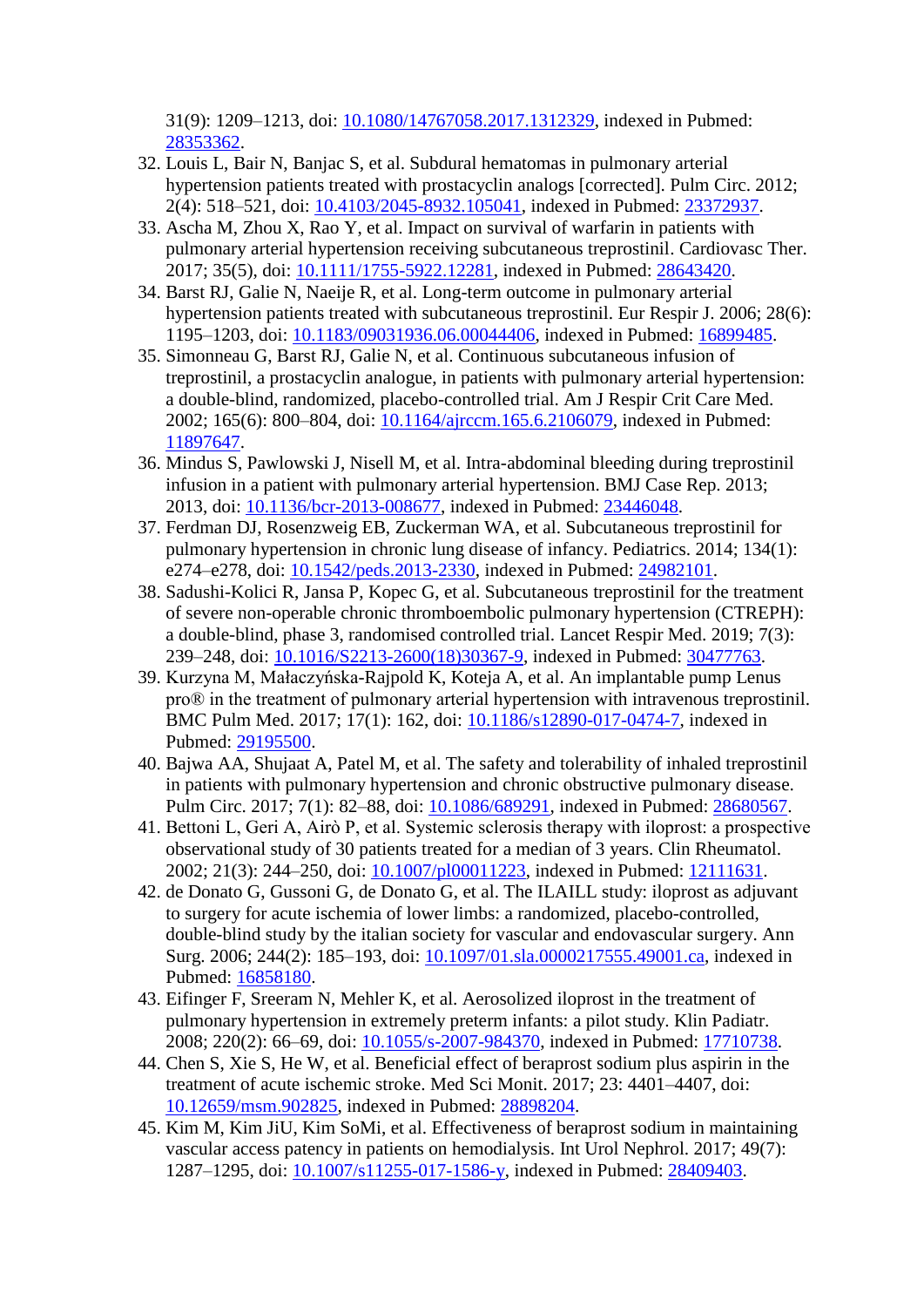- 46. Krause A, Machacek M, Lott D, et al. Population Modeling of Selexipag Pharmacokinetics and Clinical Response Parameters in Patients With Pulmonary Arterial Hypertension. CPT Pharmacometrics Syst Pharmacol. 2017; 6(7): 477–485, doi: [10.1002/psp4.12202,](http://dx.doi.org/10.1002/psp4.12202) indexed in Pubmed: [28556581.](https://www.ncbi.nlm.nih.gov/pubmed/28556581)
- 47. Bruderer S, Hurst N, Kaufmann P, et al. Multiple-dose up-titration study to evaluate the safety, tolerability, pharmacokinetics, and pharmacodynamics of selexipag, an orally available selective prostacyclin receptor agonist, in healthy subjects. Pharmacology. 2014; 94(3-4): 148–156, doi: [10.1159/000367630,](http://dx.doi.org/10.1159/000367630) indexed in Pubmed: [25277144.](https://www.ncbi.nlm.nih.gov/pubmed/25277144)
- 48. Stitham J, Arehart E, Gleim SR, et al. New insights into human prostacyclin receptor structure and function through natural and synthetic mutations of transmembrane charged residues. Br J Pharmacol. 2007; 152(4): 513–522, doi: [10.1038/sj.bjp.0707413,](http://dx.doi.org/10.1038/sj.bjp.0707413) indexed in Pubmed: [17704830.](https://www.ncbi.nlm.nih.gov/pubmed/17704830)
- 49. Wright DH, Metters KM, Abramovitz M, et al. Characterization of the recombinant human prostanoid DP receptor and identification of L-644,698, a novel selective DP agonist. Br J Pharmacol. 1998; 123(7): 1317–1324, doi: [10.1038/sj.bjp.0701708,](http://dx.doi.org/10.1038/sj.bjp.0701708) indexed in Pubmed: [9579725.](https://www.ncbi.nlm.nih.gov/pubmed/9579725)
- 50. Flolan® Full Prescribing Information. [https://www.gsksource.com/pharma/content/dam/GlaxoSmithKline/US/en/Prescribing](https://www.gsksource.com/pharma/content/dam/GlaxoSmithKline/US/en/Prescribing_Information/Flolan/pdf/FLOLAN-PI-PIL.PDF) [\\_Information/Flolan/pdf/FLOLAN-PI-PIL.PDF](https://www.gsksource.com/pharma/content/dam/GlaxoSmithKline/US/en/Prescribing_Information/Flolan/pdf/FLOLAN-PI-PIL.PDF) (Accessed 7 April 2020).
- 51. Veletri® Full Prescribing Information. [https://www.janssenlabels.com/package](https://www.janssenlabels.com/package-insert/product-monograph/prescribing-information/VELETRI-pi.pdf)[insert/product-monograph/prescribing-information/VELETRI-pi.pdf](https://www.janssenlabels.com/package-insert/product-monograph/prescribing-information/VELETRI-pi.pdf) (Accessed 7 April 2020).
- 52. Orenitram® Full Prescribing Information. [https://www.orenitram.com/pdf/Orenitram\\_Full\\_Prescribing\\_Information.pdf](https://www.orenitram.com/pdf/Orenitram_Full_Prescribing_Information.pdf) (Accessed 7 April 2020).
- 53. Remodulin® Full Prescribing Information. <https://www.remodulin.com/downloads/remodulin-prescribinginformation.pdf> (Accessed 7 April 2020).
- 54. Tyvaso® Full Prescribing Information. [https://www.tyvaso.com/hcp/pdf/Tyvaso-](https://www.tyvaso.com/hcp/pdf/Tyvaso-PI.pdf)[PI.pdf](https://www.tyvaso.com/hcp/pdf/Tyvaso-PI.pdf) (Accessed 7 April 2020).
- 55. Ventavis® Full Prescribing Information. [https://www.4ventavis.com/pdf/Ventavis\\_PI.pdf](https://www.4ventavis.com/pdf/Ventavis_PI.pdf) (Accessed 7 April 2020).
- 56. Melian EB1, Goa KL. Beraprost: a review of its pharmacology and therapeutic efficacy in the treatment of peripheral arterial disease and pulmonary arterial hypertension. Drugs. 2002; 62(1): 107–133.
- 57. Kingman M, Archer-Chicko C, Bartlett M, et al. Management of prostacyclin side effects in adult patients with pulmonary arterial hypertension. Pulm Circ. 2017; 7(3): 598–608, doi: [10.1177/2045893217719250,](http://dx.doi.org/10.1177/2045893217719250) indexed in Pubmed: [28632002.](https://www.ncbi.nlm.nih.gov/pubmed/28632002)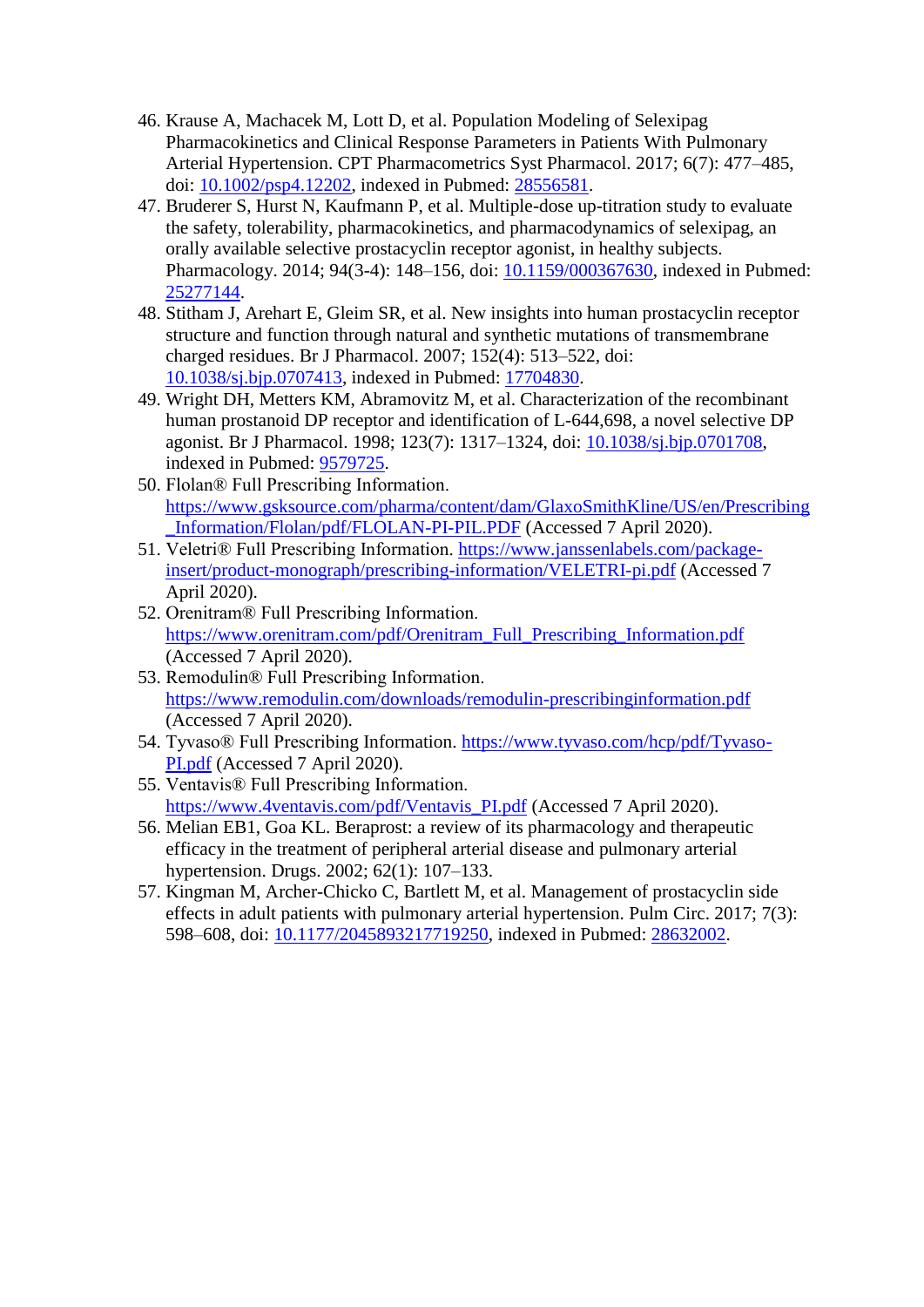

Figure 1. Effects of activation of IP and DP for prostacyclin receptors on platelets.

**Table 1.** Receptors for prostacycline and its analogues on platelets.

| Receptor                               | G-protein      | <b>Effect of</b>  | <b>Agonist</b>                                   |
|----------------------------------------|----------------|-------------------|--------------------------------------------------|
|                                        | coupled        | activation        |                                                  |
| DP [25, 49]                            | <b>G</b> s     | cAMP              | epoprostenol, iloprost, treprostinil             |
| IP [23, 24,                            | Gs > Ga        | cAMP              | epoprostenol, iloprost, treprostinil, beraprost, |
| 25, 48]                                |                |                   | selexipag                                        |
| TP [22]                                | $Gq > Gs = Gi$ | $c$ AMP $\bigvee$ | iloprost                                         |
| $EP_3$ [23,                            | $Gi > Gq = Gs$ | cAMP              | epoprostenol, iloprost, beraprost                |
| 24]                                    |                |                   |                                                  |
| $\bullet$<br>$\mathbf{1}$ $\mathbf{1}$ |                |                   |                                                  |

cAMP: cyclic adenosine monophosphate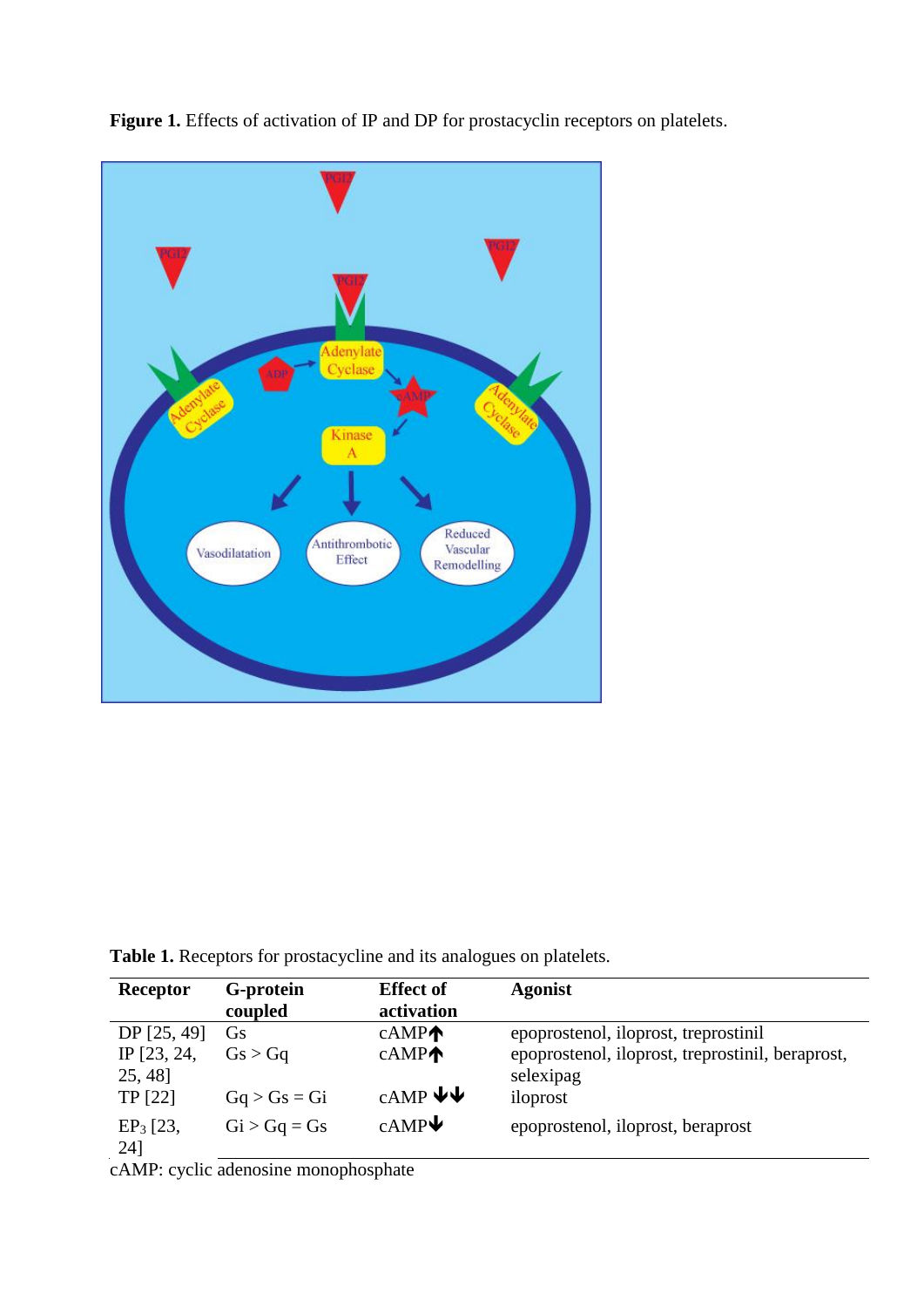| Drug <sup>1</sup>            | Route of<br>administration                                                                           | Pharmacokinetics                                                                                                                                                                                          | Side effects related to<br>the route of                                                                                                                                                                                                  | Side effects not<br>related to the route of                                                                                                                                                   |
|------------------------------|------------------------------------------------------------------------------------------------------|-----------------------------------------------------------------------------------------------------------------------------------------------------------------------------------------------------------|------------------------------------------------------------------------------------------------------------------------------------------------------------------------------------------------------------------------------------------|-----------------------------------------------------------------------------------------------------------------------------------------------------------------------------------------------|
| Epoprostenol<br>[50, 51]     | i.v. infusion<br>(Flolan®,<br>Veletri®)                                                              | <b>Bioavailability: 100%</b><br><b>Metabolism:</b><br>Spontaneous degradation in<br>blood<br>Enzymatic degradation in<br>the liver<br><b>Elimination:</b><br>Mainly urine (84%)<br>$T\frac{1}{2} < 6$ min | administration<br>Bleeding<br>Infection (catheter-<br>related)<br>Malfunction of the<br>infusion pump<br>Pain<br>Sepsis<br>Thromboembolic event                                                                                          | administration<br>Anorexia<br>Diarrhoea<br><b>Dizziness</b><br>Flushing<br>Headache<br>Hypotension<br>Jaw pain<br>Musculoskeletal pain<br>Nausea<br>Vomiting<br>Tachycardia<br>Vasodilatation |
| Treprostinil<br>[52, 53, 54] | s.c. infusion $2$<br>(Remodulin <sup>®</sup> ,<br>Tresuvi <sup>®</sup> ,<br>Trepulmix <sup>®</sup> ) | <b>Bioavailability: 100%</b><br>Metabolism:<br>Degradation in the liver<br>(primarily CYP2C8)<br><b>Elimination:</b><br>Mainly urine (79%)<br>$T\frac{1}{2}$ 2-4 h                                        | Abscess<br>Bleeding/bruising<br>Infection (infusion<br>pump-related)<br>Malfunction of the<br>infusion pump<br>Pain<br>Other site reactions<br>(erythema, induration,<br>rash)                                                           | Bleeding<br>Diarrhoea<br><b>Dizziness</b><br>Headache<br>Hypotension<br>Jaw pain<br>Nausea<br>Edema<br>Vomiting<br>Tachycardia<br>Vasodilatation                                              |
|                              | i.v. infusion $3$<br>(Remodulin <sup>®</sup><br>Tresuvi)                                             | <b>Bioavailability:</b> 100%<br><b>Metabolism:</b><br>Degradation in the liver<br>(primarily CYP2C8)<br><b>Elimination:</b><br>Mainly urine (79%)<br>$T\frac{1}{2}$ 2-4 h                                 | Abscess<br>Bleeding/bruising<br>Infection (catheter-<br>related)<br>Malfunction of the<br>infusion pump<br>Pain<br>Sepsis<br>Thrombophlebitis<br>Other site reactions<br>(swelling,<br>paraesthesia's,<br>erythema, induration,<br>rash) |                                                                                                                                                                                               |
|                              | Inhalation<br>(Tyvaso®)                                                                              | <b>Bioavailability: 64-72%</b><br><b>Metabolism:</b><br>Degradation in the liver<br>(primarily CYP2C8)<br><b>Elimination:</b><br>Mainly urine (70%)<br>$T\frac{1}{2}$ 3-4 h                               | Cough<br>Epistaxis<br>Hemoptysis<br>Nasal discomfort<br>throat irritation<br>Throat pain<br>Wheezing                                                                                                                                     | Diarrhoea<br>Dizziness<br>Flushing<br>Headache<br>Nausea<br>Tachycardia<br>Vasodilatation                                                                                                     |
|                              | p.o.<br>(Orenitram®)                                                                                 | <b>Bioavailability:</b> 17%<br>Metabolism:<br>Degradation in the liver<br>(primarily CYP2C8)<br><b>Elimination:</b><br>Mainly urine (70%)<br>$T\frac{1}{2}$ 1-1.5 h                                       | Abdominal discomfort<br>Diarrhoea<br>Nausea<br>Vomiting                                                                                                                                                                                  | Flushing<br>Headache<br>Jaw pain<br>Hypokalemia                                                                                                                                               |
| Iloprost<br>$[55]$           | Inhalation<br>(Ventavis <sup>®</sup> )                                                               | <b>Bioavailability: 63%</b><br>Metabolism:<br>Oxidation in the liver<br><b>Elimination:</b><br>Mainly urine (68%)<br>$T\frac{1}{2}$ 20-30 min                                                             | Cough<br>Epistaxis<br>Hemoptysis<br>Nasal discomfort<br>throat irritation<br>Throat pain                                                                                                                                                 | Diarrhoea<br><b>Dizziness</b><br>Flushing<br>Headache<br>Hypotension<br>Insomnia<br>Jaw pain                                                                                                  |

**Table 2.** Comparison of pharmacokinetics, side effects, contraindications of the most commonly used drugs which target the prostacyclin pathway.